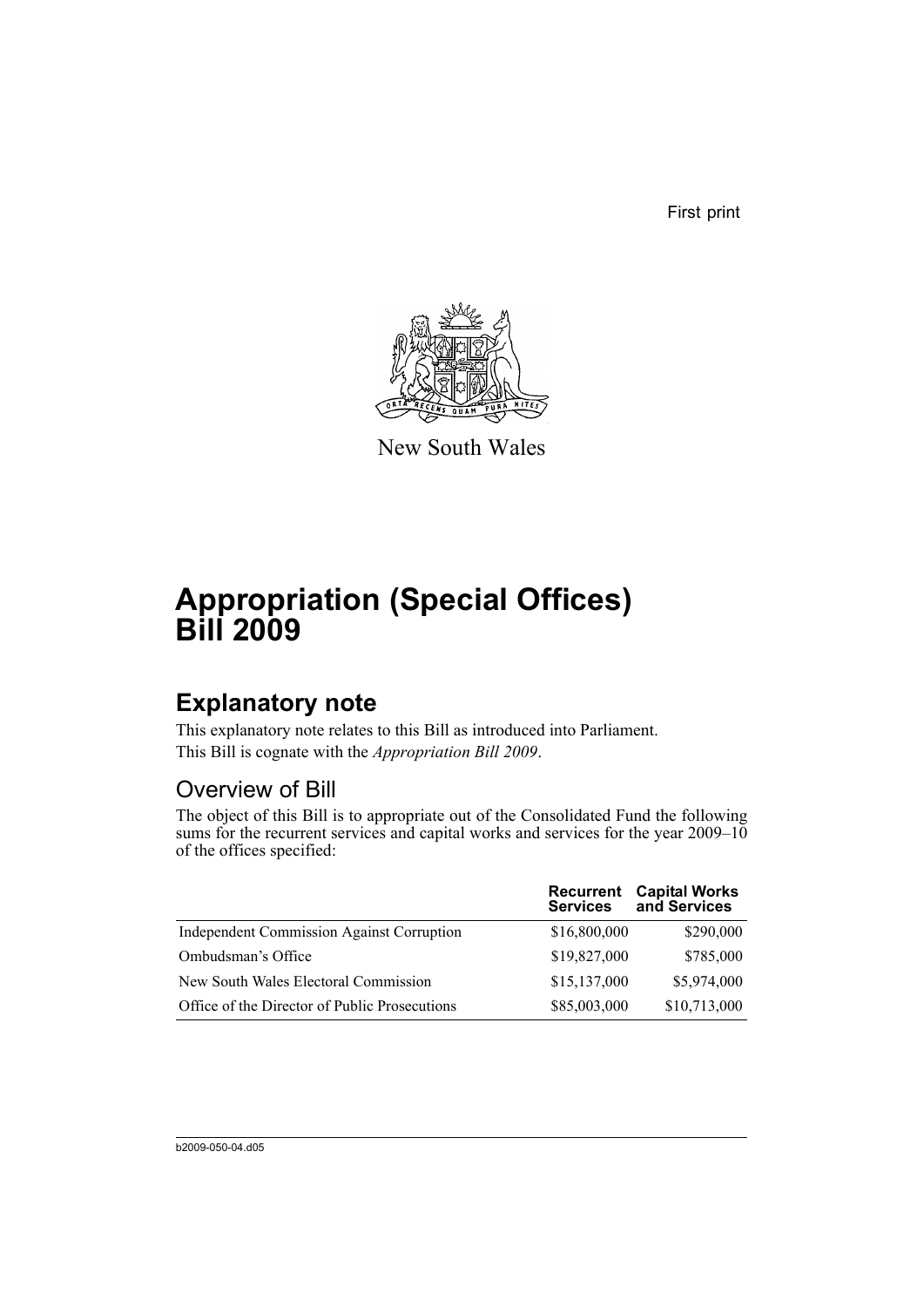Appropriation (Special Offices) Bill 2009

Explanatory note

### Outline of provisions

**Clause 1** sets out the name (also called the short title) of the proposed Act.

**Clause 2** provides for the commencement of the proposed Act on 1 July 2009.

**Clause 3** makes provision for interpretation of references to the 2009–10 financial year and other matters of interpretation.

**Clauses 4–7** provide for the appropriations for the year 2009–10 in respect of the offices mentioned in the Overview, in the amounts described in the Overview. The total amounts appropriated are:

(a) \$136,767,000 for recurrent services, and

(b) \$17,762,000 for capital works and services.

**Clause 8** enables the Treasurer to authorise payment for a purpose in excess of the sum appropriated for the purpose, in specified circumstances.

**Clause 9** allows that function to be delegated by the Treasurer.

**Clause 10** mirrors a provision that is contained in the *Appropriation Act 2009* that allows the Treasurer to apply an appropriation differently in the event that responsibility for a service or function is transferred.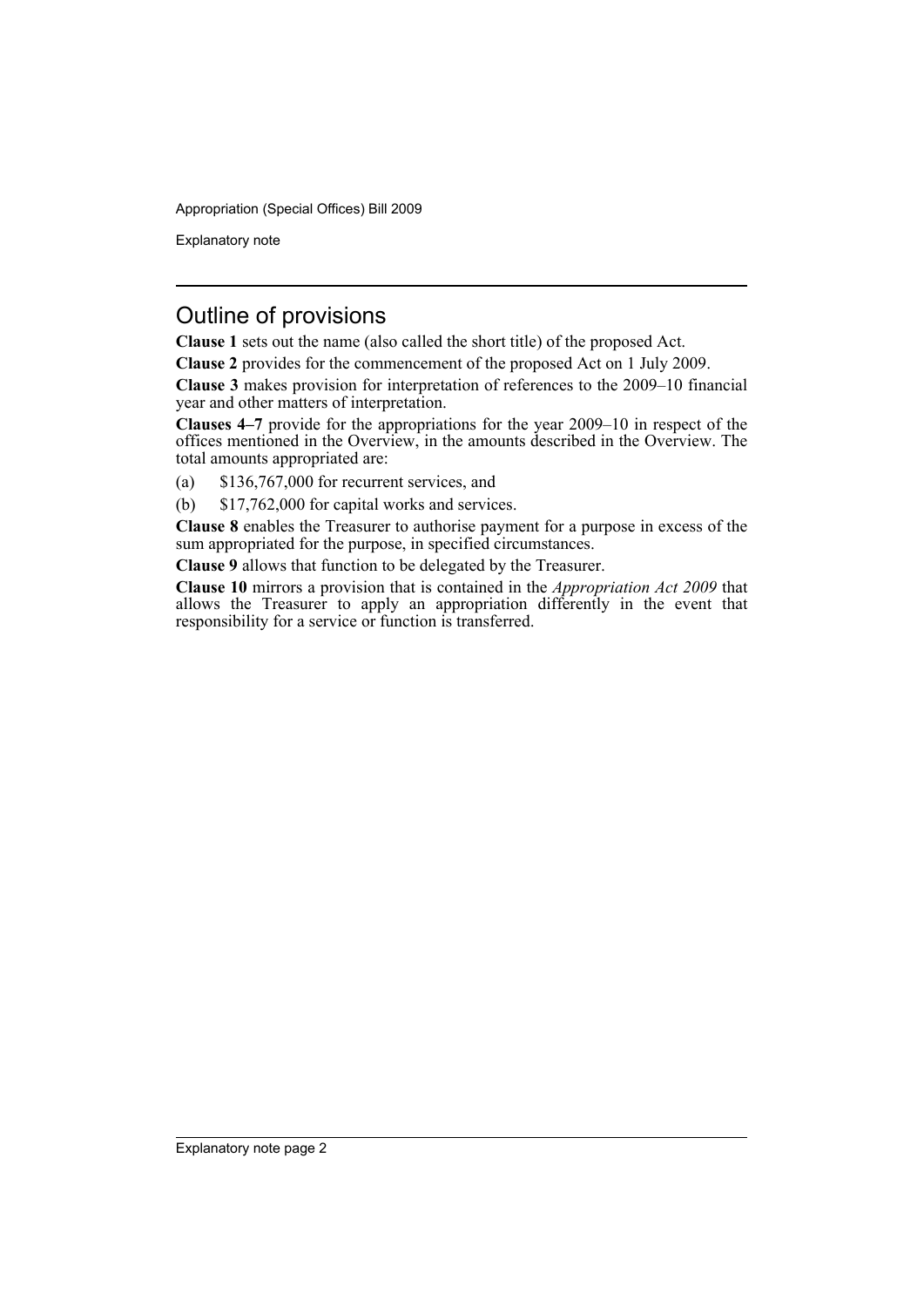First print



New South Wales

# **Appropriation (Special Offices) Bill 2009**

## **Contents**

|    |                                                                                                   | Page |
|----|---------------------------------------------------------------------------------------------------|------|
| 1  | Name of Act                                                                                       |      |
| 2  | Commencement                                                                                      |      |
| 3  | Interpretation                                                                                    | 2    |
| 4  | Appropriation from Consolidated Fund 2009-10 for<br>recurrent services of certain offices         | 2    |
| 5  | Appropriation from Consolidated Fund 2009–10 for capital<br>works and services of certain offices | 2    |
| 6  | Premier                                                                                           | з    |
|    | <b>Attorney General</b>                                                                           | 3    |
| 8  | Variation of authorised payments from Consolidated Fund                                           |      |
| 9  | Appointment of person to carry out the functions of the<br>Treasurer under section 8              |      |
| 10 | Delayed restructures                                                                              | 5    |
|    |                                                                                                   |      |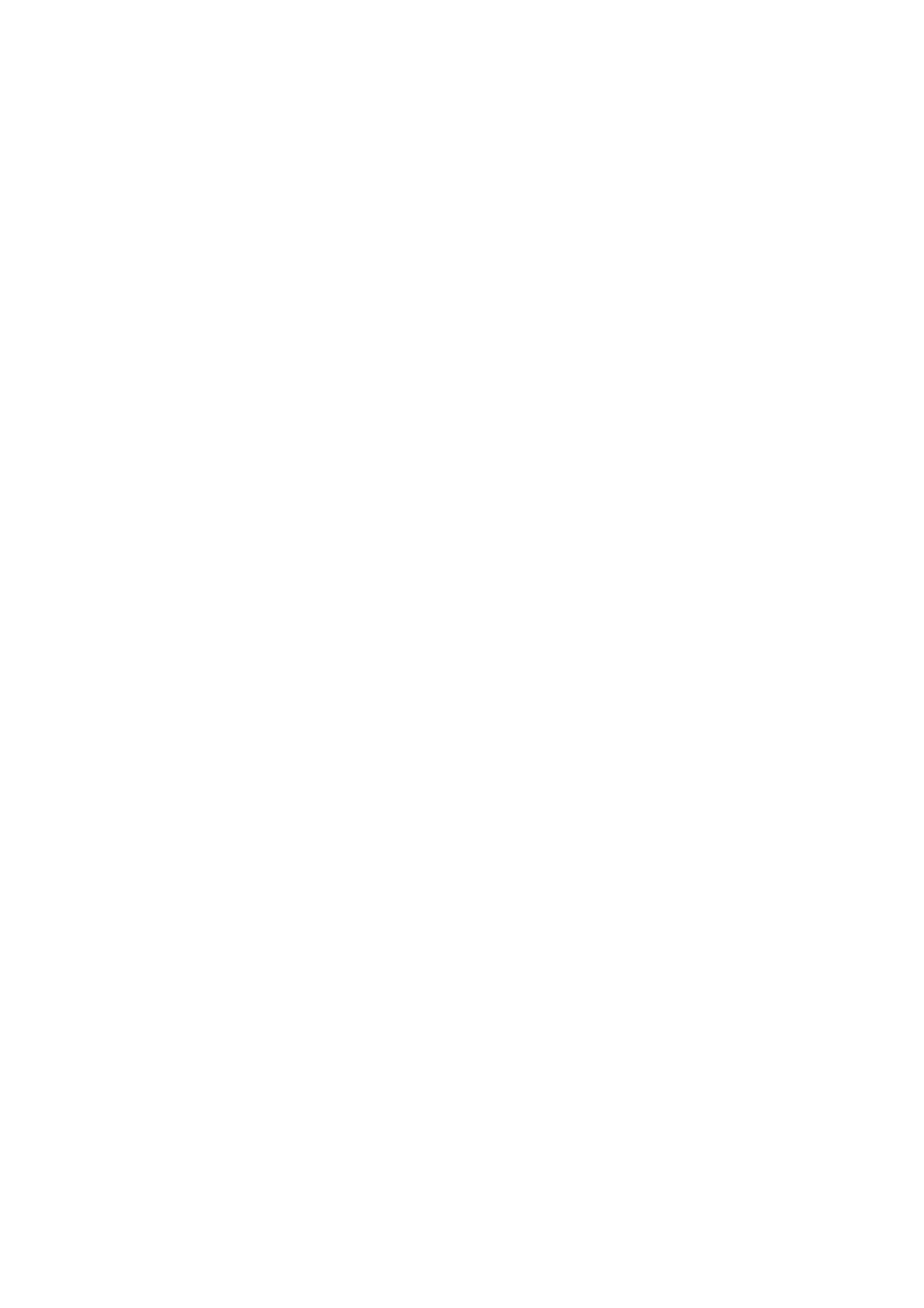

New South Wales

# **Appropriation (Special Offices) Bill 2009**

No , 2009

### **A Bill for**

An Act to appropriate out of the Consolidated Fund sums for the recurrent services and capital works and services of certain offices for the year 2009–10.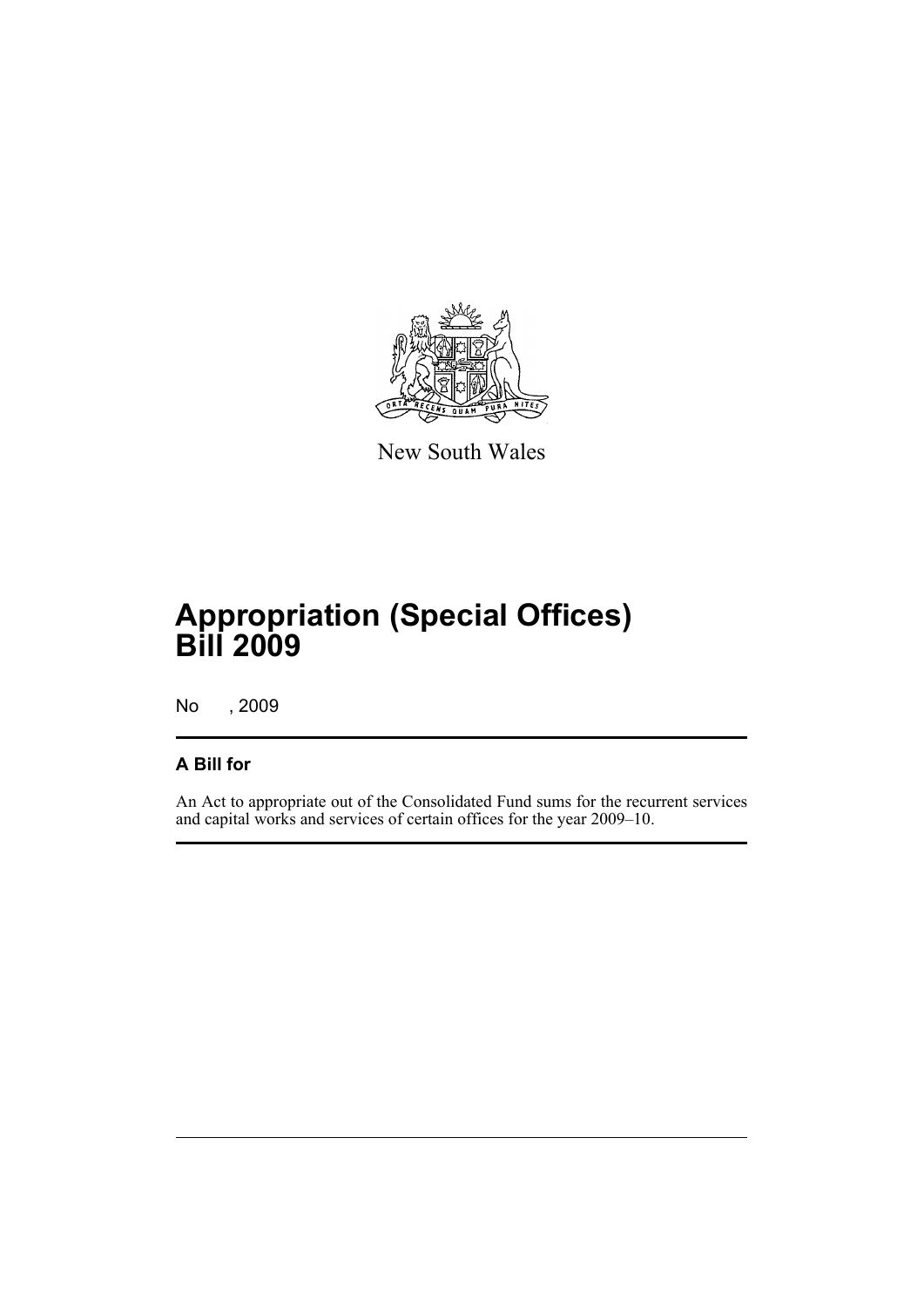<span id="page-5-4"></span><span id="page-5-3"></span><span id="page-5-2"></span><span id="page-5-1"></span><span id="page-5-0"></span>

|              |                    | The Legislature of New South Wales enacts:                                                                                                                                                                                                                                                                                                                      | $\mathbf{1}$               |
|--------------|--------------------|-----------------------------------------------------------------------------------------------------------------------------------------------------------------------------------------------------------------------------------------------------------------------------------------------------------------------------------------------------------------|----------------------------|
| 1            | <b>Name of Act</b> |                                                                                                                                                                                                                                                                                                                                                                 |                            |
|              |                    | This Act is the <i>Appropriation (Special Offices) Act 2009</i> .                                                                                                                                                                                                                                                                                               | 3                          |
| $\mathbf{2}$ |                    | Commencement                                                                                                                                                                                                                                                                                                                                                    | 4                          |
|              |                    | This Act commences or is taken to have commenced on 1 July 2009.                                                                                                                                                                                                                                                                                                | 5                          |
| 3            |                    | Interpretation                                                                                                                                                                                                                                                                                                                                                  | 6                          |
|              | (1)                | In this Act, a reference to the year $2009-10$ is a reference to the year<br>from 1 July 2009 to 30 June 2010.                                                                                                                                                                                                                                                  | $\overline{7}$<br>8        |
|              | (2)                | A reference in the <i>Public Finance and Audit Act 1983</i> to an or the<br>Appropriation Act includes a reference to this Act.                                                                                                                                                                                                                                 | 9<br>10 <sup>°</sup>       |
| 4            |                    | Appropriation from Consolidated Fund 2009-10 for recurrent services of<br>certain offices                                                                                                                                                                                                                                                                       | 11<br>12 <sup>°</sup>      |
|              | (1)                | Out of the Consolidated Fund there are hereby appropriated the sums<br>identified in sections 6 and 7, as the sums appropriated by this Act for<br>recurrent services, which sums may be issued and applied for or towards<br>the several uses and purposes expressed in those sections for recurrent<br>services for the year 2009–10.                         | 13<br>14<br>15<br>16<br>17 |
|              | (2)                | The total sum appropriated out of the Consolidated Fund for recurrent<br>services for the year 2009–10, in accordance with the provisions of<br>sections 6 and 7, is the sum of $$136,767,000$ .                                                                                                                                                                | 18<br>19<br>20             |
|              | (3)                | Any amounts expended for recurrent services under section 25 of the<br><i>Public Finance and Audit Act 1983</i> or any Supply Act on or after 1 July<br>2009 and before the date of assent to this Act are taken to have been<br>expended out of such of the sums for recurrent services set out in<br>sections 6 and 7, as may be determined by the Treasurer. | 21<br>22<br>23<br>24<br>25 |
| 5            |                    | Appropriation from Consolidated Fund 2009-10 for capital works and<br>services of certain offices                                                                                                                                                                                                                                                               | 26<br>27                   |
|              | (1)                | Out of the Consolidated Fund there are hereby appropriated the sums<br>identified in sections 6 and 7, as the sums appropriated by this Act for<br>capital works and services, which sums may be issued and applied for<br>or towards the several uses and purposes expressed in those sections for<br>capital works and services for the year 2009–10.         | 28<br>29<br>30<br>31<br>32 |
|              | (2)                | The total sum appropriated out of the Consolidated Fund for capital<br>works and services for the year 2009–10, in accordance with the<br>provisions of sections 6 and 7, is the sum of \$17,762,000.                                                                                                                                                           | 33<br>34<br>35             |
|              | (3)                | Any amounts expended for capital works and services under section 25<br>of the <i>Public Finance and Audit Act 1983</i> or any Supply Act on or after                                                                                                                                                                                                           | 36<br>37                   |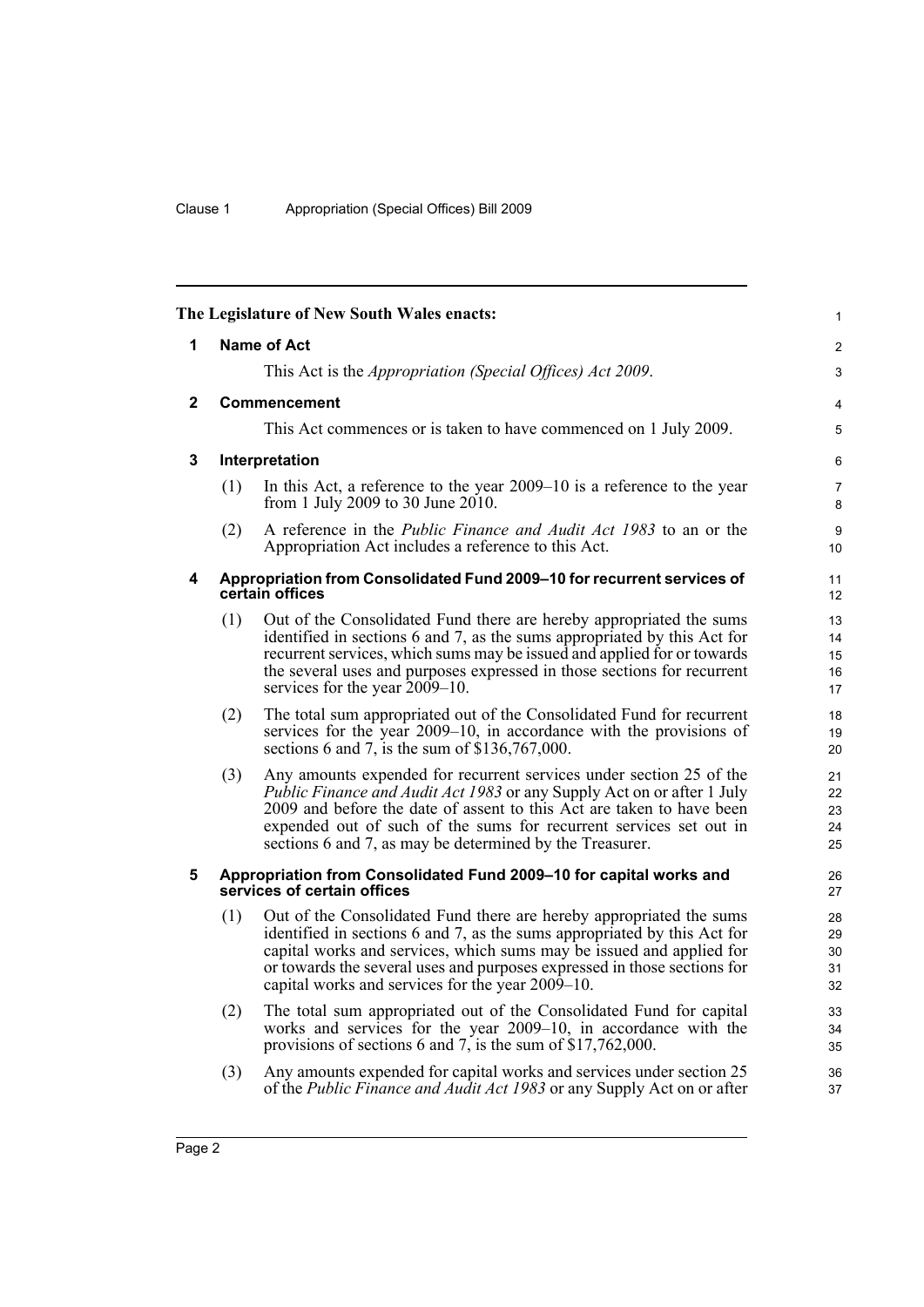**\$,000**

**\$,000**

1 July 2009 and before the date of assent to this Act are taken to have been expended out of such of the sums for capital works and services set out in sections 6 and 7, as may be determined by the Treasurer.

#### <span id="page-6-0"></span>**6 Premier**

(1) RECURRENT SERVICES: The sum of \$51,764,000 is hereby appropriated to the Premier for the recurrent services of the following:

|     |                                                  | J,UUU  |
|-----|--------------------------------------------------|--------|
| 01. | <b>Independent Commission Against Corruption</b> | 16,800 |
| 02  | Ombudsman's Office                               | 19,827 |
| 03. | New South Wales Electoral Commission             | 15,137 |
|     | Total, Recurrent Services                        | 51,764 |
|     |                                                  |        |

(2) CAPITAL WORKS AND SERVICES: The sum of \$7,049,000 is hereby appropriated to the Premier for the capital works and services of the following:

|        |                                                  | v,vvv |
|--------|--------------------------------------------------|-------|
| 01.    | <b>Independent Commission Against Corruption</b> | 290   |
| $02-1$ | Ombudsman's Office                               | 785   |
| 03.    | New South Wales Electoral Commission             | 5.974 |
|        | Total, Capital Works and Services                | 7.049 |
|        |                                                  |       |

#### <span id="page-6-1"></span>**7 Attorney General**

(1) RECURRENT SERVICES: The sum of \$85,003,000 is hereby appropriated to the Attorney General for the recurrent services of the following:

|    |                                               | \$.000 |
|----|-----------------------------------------------|--------|
| 01 | Office of the Director of Public Prosecutions | 85,003 |
|    | Total, Recurrent Services                     | 85,003 |

10 11 12

7 8 9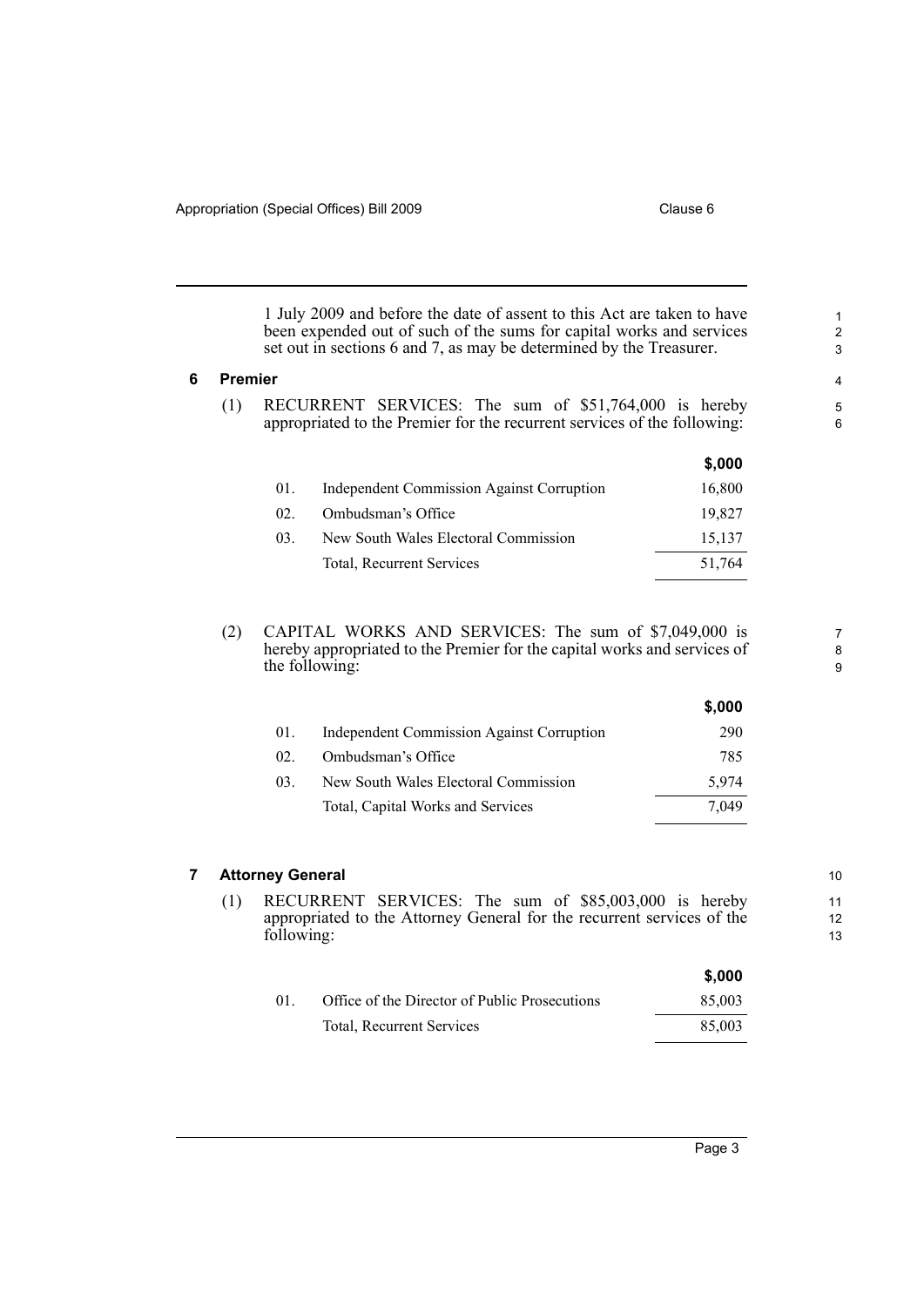(2) CAPITAL WORKS AND SERVICES: The sum of \$10,713,000 is hereby appropriated to the Attorney General for the capital works and services of the following:

|    |                                               | \$,000 |
|----|-----------------------------------------------|--------|
| 01 | Office of the Director of Public Prosecutions | 10.713 |
|    | Total, Capital Works and Services             | 10.713 |

### <span id="page-7-0"></span>**8 Variation of authorised payments from Consolidated Fund**

- (1) In this section, *purpose* means a purpose specified in section 6 or 7 in relation to a Minister to which a sum is appropriated for recurrent services or for capital works and services.
- (2) Payment of a sum appropriated under section 6 or 7 for a purpose may not be made in excess of the sum specified for the purpose, except as provided by this section or Division 4 of Part 2 of the *Public Finance and Audit Act 1983*.
- (3) If the exigencies of government so require, the Treasurer may authorise the payment of a sum in excess of the amount specified for a purpose, but only if an equivalent sum is not paid out for another purpose, whether the other purpose is specified in relation to the same or a different Minister, subject to subsection (4).
- (4) A sum appropriated for recurrent services may only be paid out for recurrent services and a sum appropriated for capital works and services may only be paid out for capital works and services.
- (5) This section does not apply to sums appropriated by another Act.
- (6) This section does not enable the Treasurer to authorise the payment of a sum in augmentation of, or as an addition to, any salary or wages the amount of which has been fixed by law.
- (7) The Treasurer is to inform the Auditor-General of every authorisation given under this section.
- (8) An authorisation under this section may be given before or after the relevant payment is made.

#### <span id="page-7-1"></span>**9 Appointment of person to carry out the functions of the Treasurer under section 8**

(1) The Treasurer may appoint a person to carry out the Treasurer's functions under section 8.